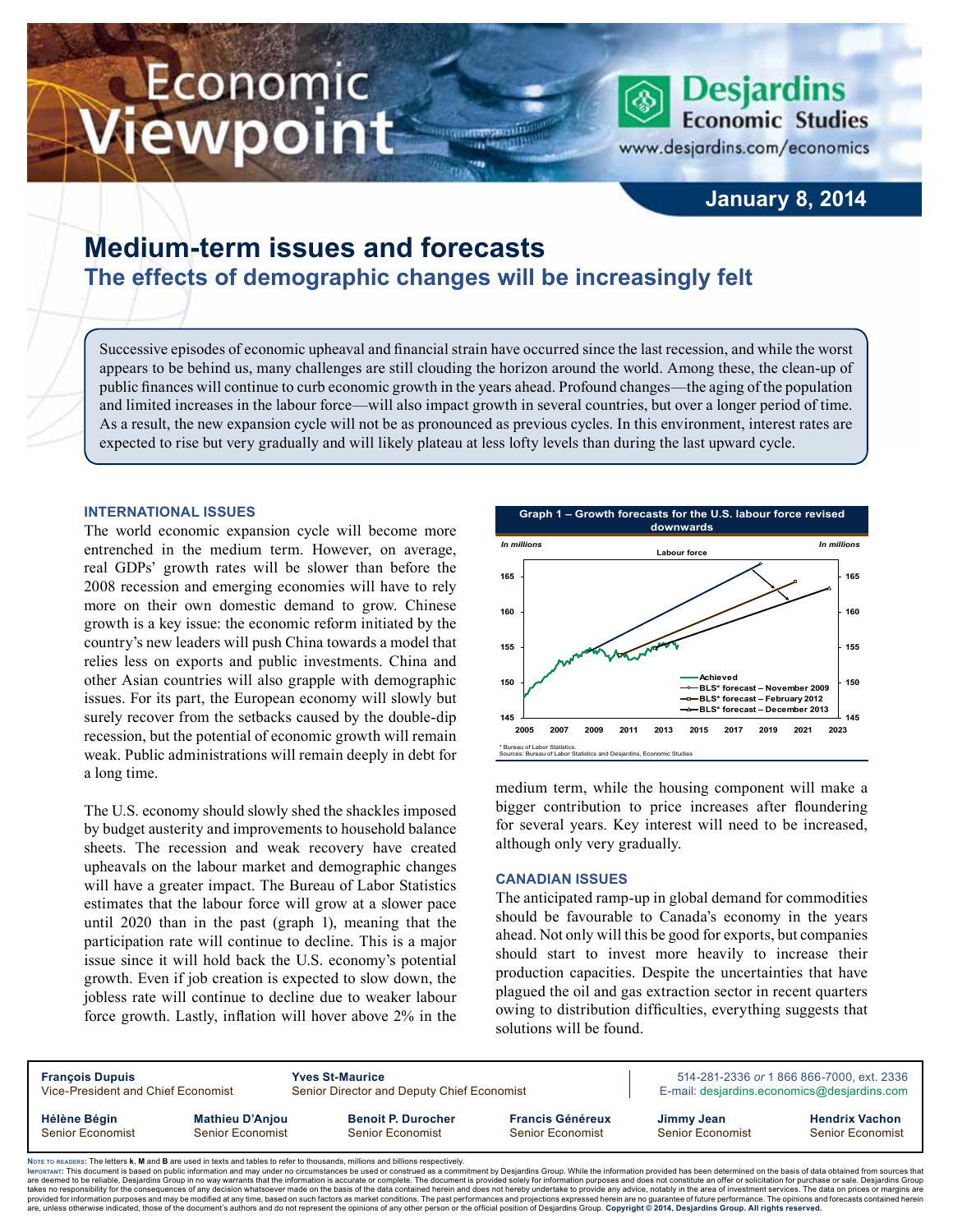

The competitiveness of Canadian companies, especially in the manufacturing sector, will also be a major issue in the years ahead. Investments will be required to boost productivity in an environment where the loonie is poised to stay at a fairly high level. The provinces in Central Canada, the heartland of the country's manufacturing sector, will be hit hardest, and economic growth will be weaker than in the more resource-rich regions. The new automobiles and parts manufacturing sector in Ontario will be challenged by stiff competition, especially from Mexico. The construction of new plants will increase automobile production in Mexico. The increase in Mexican production will therefore meet the bulk of expected growth demand in North America for new automobiles in the next 10 years (graph 2). In this environment, the growth potential for Ontario's automobile industry appears quite limited at the moment and consolidation—not growth—could be the new watchword.



ive Consultants and Desjardins, Economic Studies

In terms of public finances, Ontario will also grapple with the scope of the sacrifices to be made to get back to a balanced budget as expected by 2017–2018. Ontario and British Columbia will also drive the real estate slowdown expected to take shape in the coming quarters. A slow but steady comeback in residential construction should then take hold, fuelled in most part by an uptick in population.

In Quebec, accelerations in the global and U.S. economies in 2014 will help international trade recover and breathe new life into the province's economy. However, deep structural problems, like demographics, will start to slow down the pace of economic growth and productivity gains will not be able to compensate completely. Quebec's population will age at a faster rate, as the wave of baby boomers was much bigger here than it was elsewhere. In the medium term, the expansion cycle in Quebec will lag behind the rest of North America. After the cyclical rebound expected in 2014 and 2015, when real GDP will temporarily hover around 2% growth per year, economic growth will gradually lean towards 1.5%.

## **Table 1 United States: medium-term major economic and financial indicators**

|                                  | <b>Annual average</b> |       |       |       |       |       |       | Average   |            |
|----------------------------------|-----------------------|-------|-------|-------|-------|-------|-------|-----------|------------|
| In % (except if indicated)       | 2012                  | 2013  | 2014f | 2015f | 2016f | 2017f | 2018f | 2005-2012 | 2013-2018f |
| Real GDP (var. in %)             | 2.8                   | 1.7   | 2.9   | 3.0   | 3.2   | 2.9   | 2.6   | 1.5       | 2.7        |
| Total inflation rate (var. in %) | 2.1                   | 1.5   | 1.7   | 2.2   | 2.2   | 2.1   | 2.1   | 2.5       | 2.0        |
| Unemployment rate                | 8.1                   | 7.4   | 6.5   | 5.9   | 5.6   | 5.3   | 5.0   | 7.0       | 6.0        |
| S&P 500 index (var. in %)*       | 13.4                  | 29.6  | 6.0   | 7.9   | 6.0   | 5.0   | 5.0   | 3.9       | 9.9        |
| Federal funds rate               | 0.25                  | 0.25  | 0.25  | 0.50  | 1.95  | 3.00  | 3.80  | 2.04      | 1.63       |
| Prime rate                       | 3.25                  | 3.25  | 3.25  | 3.50  | 4.95  | 6.00  | 6.80  | 5.04      | 4.63       |
| Treasury bills-3-month           | 0.09                  | 0.06  | 0.15  | 0.60  | 2.00  | 3.05  | 3.85  | 1.80      | 1.62       |
| Federal bonds-10-year            | 1.78                  | 2.34  | 3.20  | 3.70  | 3.90  | 4.15  | 4.30  | 3.54      | 3.60       |
| Federal bonds-30-year            | 2.92                  | 3.45  | 4.00  | 4.30  | 4.50  | 4.65  | 4.75  | 4.21      | 4.27       |
| WTI** oil (US\$/barrel)          | 94                    | 98    | 97    | 100   | 100   | 105   | 110   | 78        | 102        |
| Gold (US\$/ounce)                | 1.669                 | 1.411 | 1.150 | 1,050 | 950   | 900   | 950   | 1.007     | 1,069      |

f: forecasts; \* The variations are based on observation of the end of period; \*\* West Texas Intermediate. Sources: Datastream and Desjardins, Economic Studies